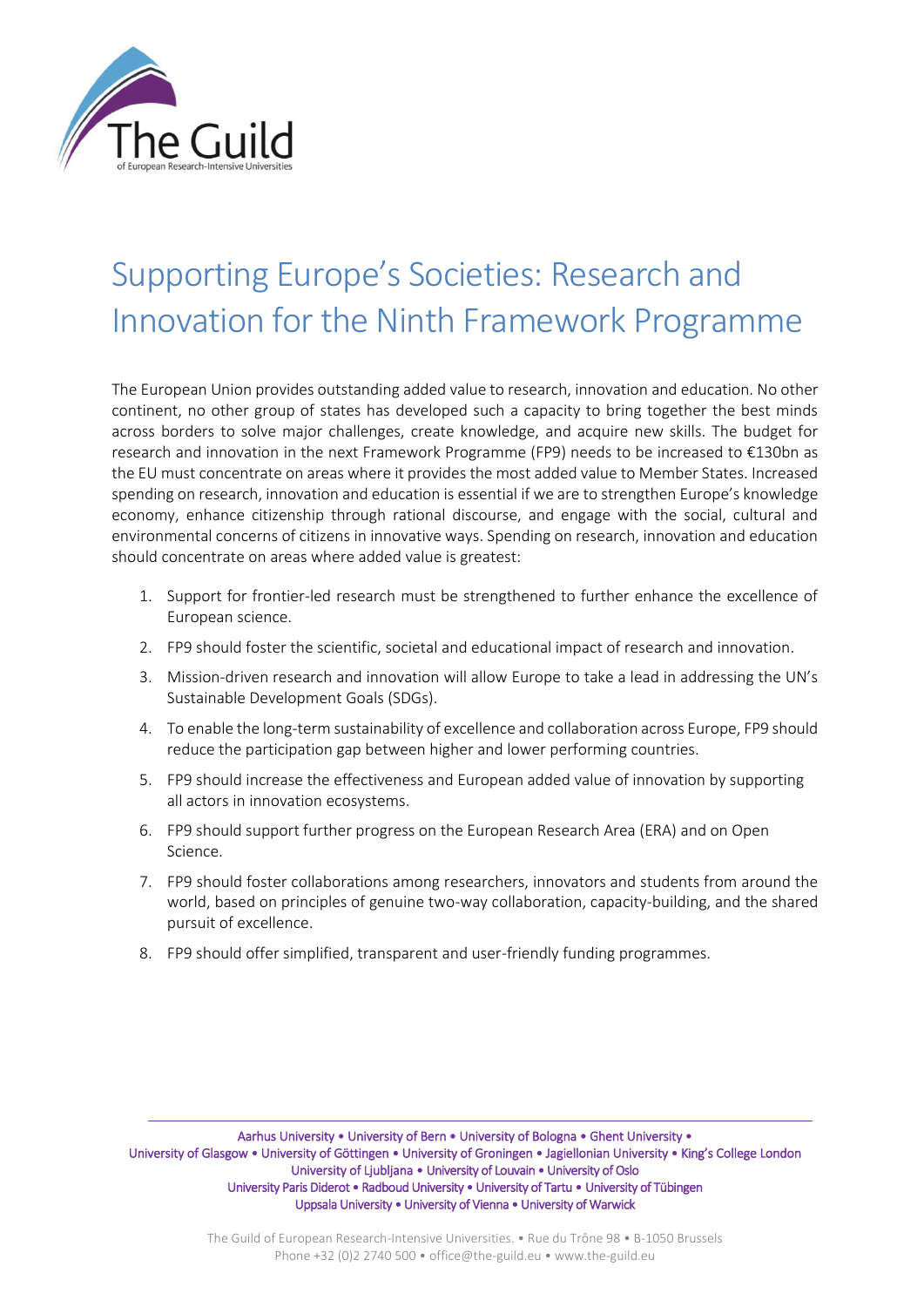

# 1. Support for frontier-led research must be strengthened to further enhance the excellence of European science.

Our most significant breakthroughs in knowledge, from the theory of relativity to the discovery of DNA, have come about through curiosity-driven research. The true impact of these discoveries has often been witnessed decades after their publications. Through the creation of competitive research funds at a European level the EU has established a unique standard of excellence, and this excellence must continue to drive decisions for research funding across different programmes of FP9. In particular, the Guild recommends that:

- The proportion of funding for the European Research Council (ERC), as a jewel in the crown of European research, must increase significantly. We fully support the demand of the ERC's Scientific Council to scale up its budget to €4bn annually within FP9.
- The overall budget of Marie Skłodowska Curie Actions (MSCA) should be increased by a proportion similar to that of the ERC, as it opens up opportunities for European collaboration to Europe's best young minds – and future leaders in research and innovation.
- As evidence has shown that the most highly cited researchers are those who have spent time abroad and then returned to their home country, The Guild suggests 'return grants' to be introduced within the MSCA. This way, national academic institutions could be supported in attracting researchers with international experience to continue their careers at their home institution after time spent abroad.

# 2. FP9 should foster the scientific, societal and educational impact of research and innovation.

The best research yields unexpected discoveries: by definition, its impact cannot be foreseen. Moreover, the full economic, social and cultural impact of research often takes decades to be fully realised. It is impossible to measure the precise relationship between science and its impact, which relies on a wide variety of inputs beyond that of researchers. Impact is maximised through the largest possible circulation of ideas, as this not only leads to new research questions, it also prompts new applications in often unexpected ways. It is critical that scholars maximise the circulation of ideas generated through their research (wherever possible), through a full engagement with Open Science, the dissemination of their work in every appropriate format, and a wider engagement with society.

The Guild calls for a more sophisticated approach to impact in the call texts of FP9. Instead of focusing mainly on the economic impact of the project, the European Commission (EC) should come up with more concrete ways in addressing the project's scientific, societal and educational impact that would also be reflected in the evaluation of the applications. Approaching impact from a wider perspective also contributes to making the Framework Programme and the projects that it is funding more relevant and accessible to citizens.

### 3. Mission-driven collaborative research and innovation will allow Europe to take a lead in addressing the Sustainable Development Goals.

Europe's states have recognised that they face common challenges framed by the UN's Sustainable Development Goals (SDGs). As individual nations have begun to formulate their own action plans there is a particular role for the EU in spearheading a European approach to tackle the fundamental challenges that affect all Europeans. By addressing the SDGs through its research and innovation policy the EU will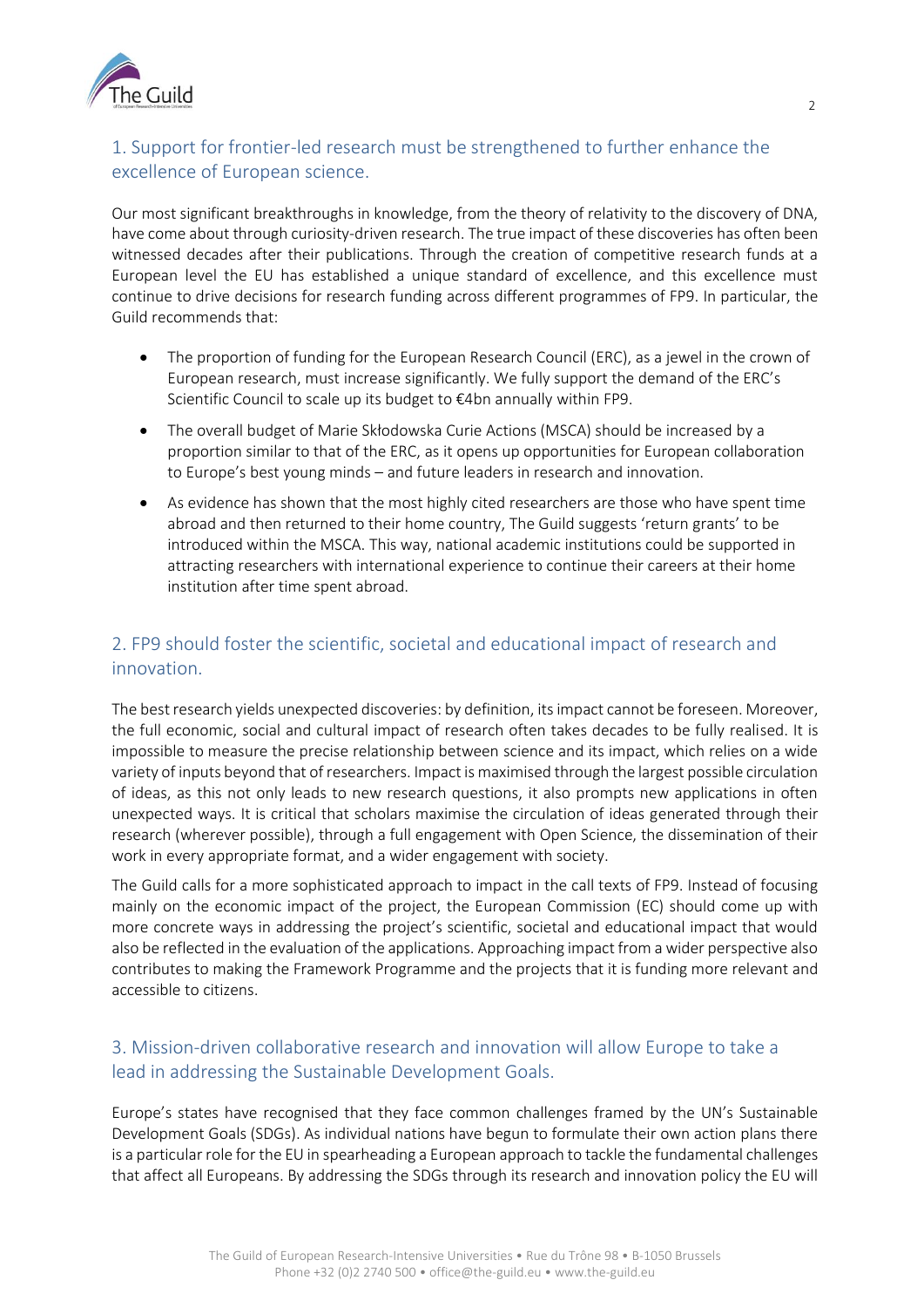

enhance its role as a global actor, and relate its mission to the core concerns of its citizens. Research, innovation and education help drive the EU's concern for our sustainable development. Enhanced spending on collaborative, mission-oriented research is needed to support not only sustainable growth and job creation, but also to strengthen the physical, social and cultural well-being of European citizens:

- The Guild supports mission-oriented call topics that have the development of knowledge and solutions to address Europe's challenges related to sustainable development challenges as their starting point.
- 30% of all mission-driven calls should be bottom-up calls to enable researchers to develop outstanding proposals within and across Work Programmes to address the SDGs.
- The SDGs encompass fundamental environmental, social, economic and political concerns, and require interdisciplinary solutions, calling on contributions from all fields of knowledge. Societal challenges cannot be addressed in a comprehensive way unless missions are also defined through approaches in the Social Sciences and Humanities.
- In addressing the challenges related to Europe's sustainable development we must frame our research, education and innovation in ways that engage wider society and relevant actors (including the public sector, NGOs, industry and SMEs). Our work must serve to reinforce social cohesion and the trust that citizens have in universities and public institutions, and the ethics of rational enquiry and truth-seeking as their core values.
- Increased budget for collaborative research should be introduced in FP9 with a dedicated action type that places research in the centre of the project, alongside support in the form of research and innovation actions (RIA), innovation actions (IA) and coordination and support actions (CSA).
- To address oversubscription (and the consequent waste of resources in valuable research time) we advocate the broadening out of a two-stage application process, with success rates in the second stage expected to be around 30%.
- To recognise the special relevance that some challenges might represent in different parts of Europe, The Guild suggests introducing calls for collaborative research that address problems prevalent in specific parts of Europe – be it migration, border security, or specific health concerns – without compromising on the principle that all participants eligible for funding under FP9 must be able to apply for these calls.
- International competition for the best ideas, and cross-border collaboration of the best researchers are the distinctive hallmarks of EU funding for research and innovation. For projects that are deemed to be of equal excellence (i.e. where they receive exactly equal evaluation scores), the Guild recommends using additional evaluation criteria of geographical diversity (to incentivise collaboration) and gender balance amongst applicants.

### 4. To enable the long-term sustainability of excellence and collaboration across Europe, FP9 should reduce the participation gap between higher and lower performing countries.

It is critical to the EU and to the strength of its scientific community that the gap between higher and lower performing regions in research and innovation is overcome. For this to happen, all Member States must fulfill their commitment to spend at least 3% of their GDP on research and innovation. The institutional autonomy of universities must be strengthened wherever possible, and the openness of national systems to international collaboration ensured. Further to these national priorities the EU must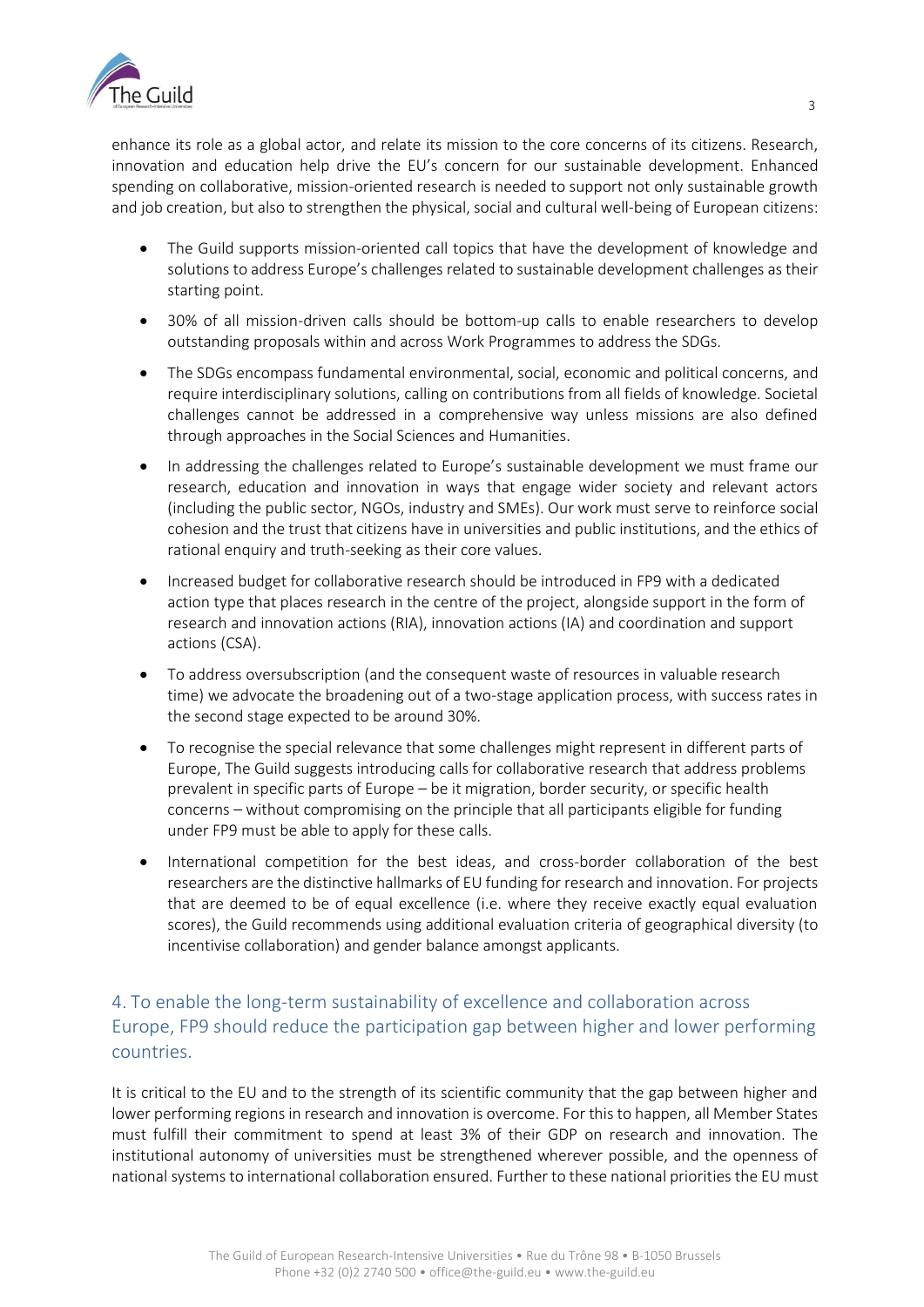

ensure that the participation gap between advanced and lower performing regions in the next Framework Programme narrows.

The Guild suggests the following improvements to the Widening Participation and Spreading Excellence Actions:

- Teaming Actions should focus on developing projects within existing institutions. A proportion of Teaming funding (20% of the overall budget) should be spent by the host institution to implement a strategy for embedding the excellence developed through Teaming more widely into the institution (e.g. through doctoral programmes in related disciplines, supporting early career researchers, etc.), and this strategy should be evaluated in the application stage.
- All actions should focus on research excellence, and they should be open to all disciplines and forms of innovation (social, cultural and economic).
- Twinning Actions should focus more on the development of joint research projects, with a smaller proportion of funding to be spent on exchange and relationship-building.
- Funding for ERA Chairs should be increased, and they should be open to outstanding researchers even at mid-career stage.
- Structural Funds (ESIF) should be leveraged for Twinning and ERA Chair Actions, so that every euro invested in these projects from the Framework Programme would be matched by at least an equal amount of funding from ESIF.

To support the closing of the participation gap, synergies should be leveraged for other actions in FP9, for instance:

- Synergies with Structural Funds must be improved significantly, not least through the funding of proposals awarded the 'Seal of Excellence'. To enable this, funding for research and innovation through the structural funds should be increased and rules of participation for Structural Funds and FP9 should be harmonised.
- Further initiatives to leverage FP9 funding should be tested and mainstreamed, such as the innovative ways of funding ERC grants for participants from lower performing regions through the Norway/EEA grants.

The Guild also calls for the EC to address current structural barriers to collaboration and participation in lower-performing regions. Whilst the EU cannot (and should not) compensate fully for differences in national salary levels, greater flexibility in applying the remuneration rules that enables all countries to attract outstanding researchers must be found.

#### 5. FP9 should increase the effectiveness and European added value of innovation by supporting all actors in innovation ecosystems.

Besides fostering basic research that produces knowledge for the creation of innovations, universities are curators for open innovation and educators of future entrepreneurs. It is critical that the European Innovation Council (EIC) engages with universities as a quintessential part of the innovation ecosystem and provides support for quadruple helix collaboration between academia, public sector, industry and civil participants. Support for the strengthening of innovation ecosystems would boost the capacity of universities in acting as motors for disruptive innovation.

It is important that the EIC complements the work of the European Institute of Innovation and Technology (EIT). The EIC could have a particularly important role in supporting funding for close-to-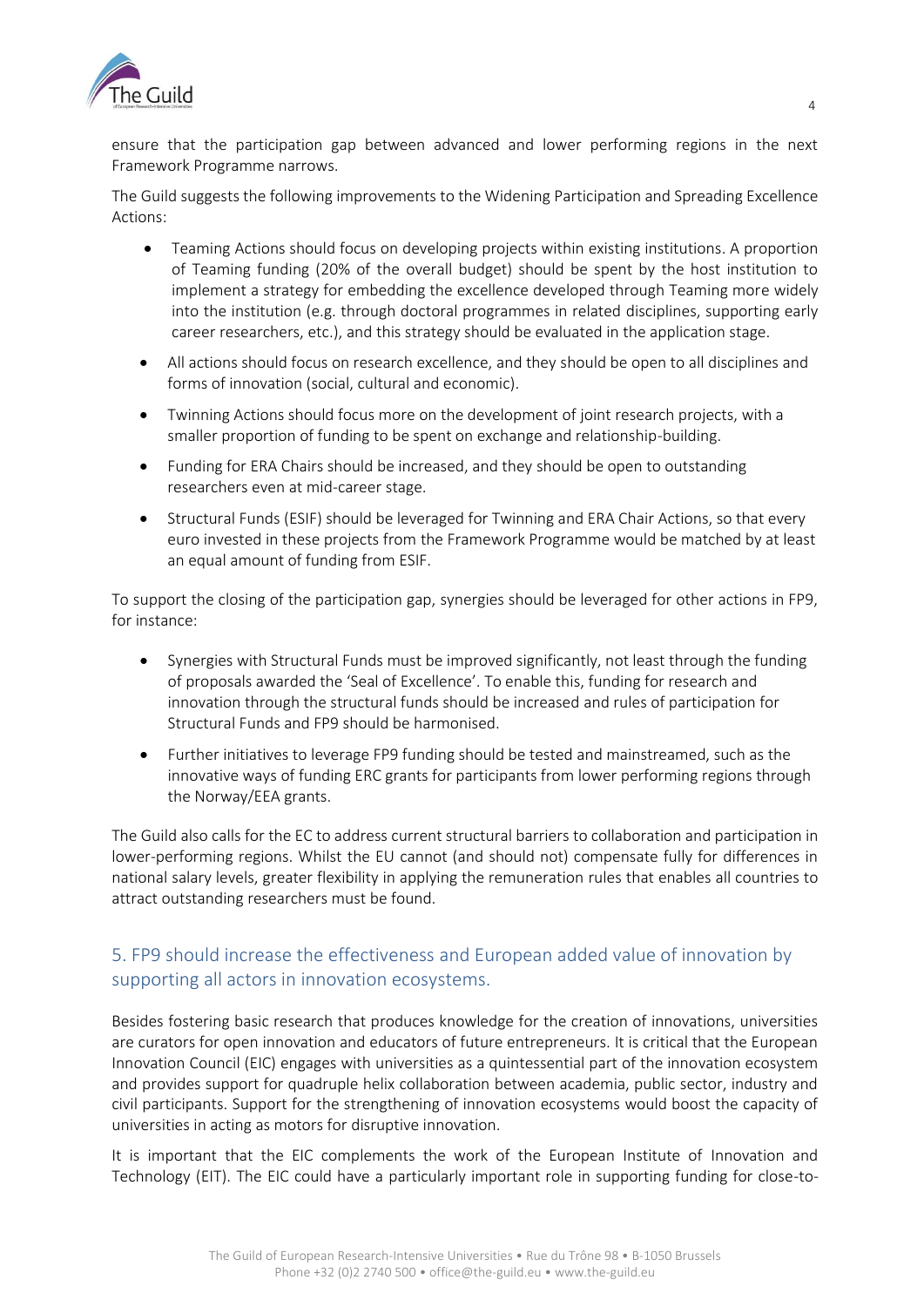

market innovation through the European Fund for Strategic Investment (EFSI). The EIC should also be attentive to the most successful innovation projects that emerge out of the ERC's Proof of Concept projects, to ensure that these receive further support where necessary.

The Guild makes the following suggestions for supporting innovation in FP9:

- More funding should be targeted to support open innovation through quadruple helix collaboration between academia, public sector, industry and citizens.
- The European Innovation Council has a critical role to play in strengthening the coordination between different instruments supporting innovation, and in complementing the work of the European Institute of Innovation and Technology (EIT). Because of the important role of universities in the innovation ecosystem, it is critical that university expertise is fully represented in the governance mechanisms of the EIC.
- Access to Risk-Based Finance should be addressed through the European Fund for Strategic Investment (EFSI).
- Funding for innovation must become more effective in supporting innovation between knowledge creation and commercialisation (to overcome the so-called 'valley of death').
- The definition of innovation should be widened from concentrating on commercial products to social, cultural, service-based and institutional innovation.

# 6. FP9 should support further progress on the European Research Area and on Open Science

A renewed focus on the objectives of the European Research Area (ERA) is needed to further remove barriers to researcher mobility, improve equality of opportunity irrespective of gender, and enhance the links between national and European research. We welcome the positive effect which EU funding programmes have had on the competitiveness of national funding systems, although further alignment of nationally and EU-funded research could still be achieved. This would help in underlining the ways in which the Framework Programmes create European added value, through international collaboration and excellence achieved through European competition.

Just as it is important to keep a focus on ERA, so we must ensure that the EU's commitment to Open Science continues, so that we concentrate on making current investments in shared e-infrastructures (a concern of ERA as for Open Science) as well as the Open Science Cloud a success. It is important to emphasise that Open Science and the e-infrastructures require for their success a careful strategy of implementation that involves national and regional stakeholders and that creating the tools for Open Science to be effective at EU level is only the first step.

### 7. FP9 should foster significantly enhanced collaborations with researchers, innovators and students from around the world, based on principles of genuine two-way collaboration, capacity-building, and the mutual pursuit of excellence.

European research must involve collaboration with the best minds all around the world. The excellence of European research and innovation is significantly enhanced through international collaboration. FP9 should be ambitious in addressing common challenges through global partnerships, strengthening joint capacities to fight global crises (such as epidemics), and in building up intellectual and cultural connections beyond Europe. We need a new Framework Programme that is genuinely 'Open to the